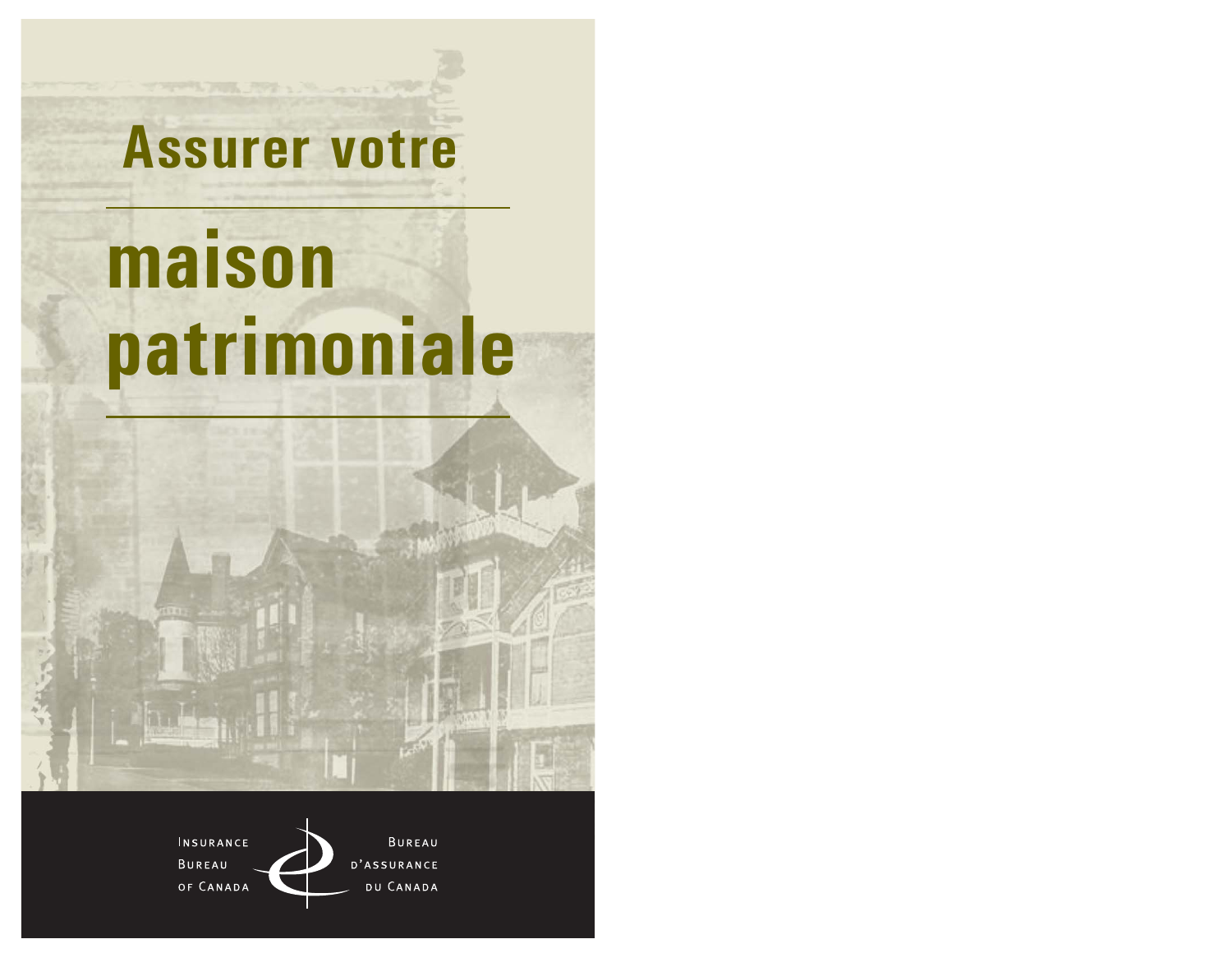

Vous devez assurer votre maison patrimoniale.

Tout d'abord, félicitations. C'est à la fois un grand privilège et un défi que de posséder et de préserver le cachet d'un joyau de l'histoire du pays.

En fait...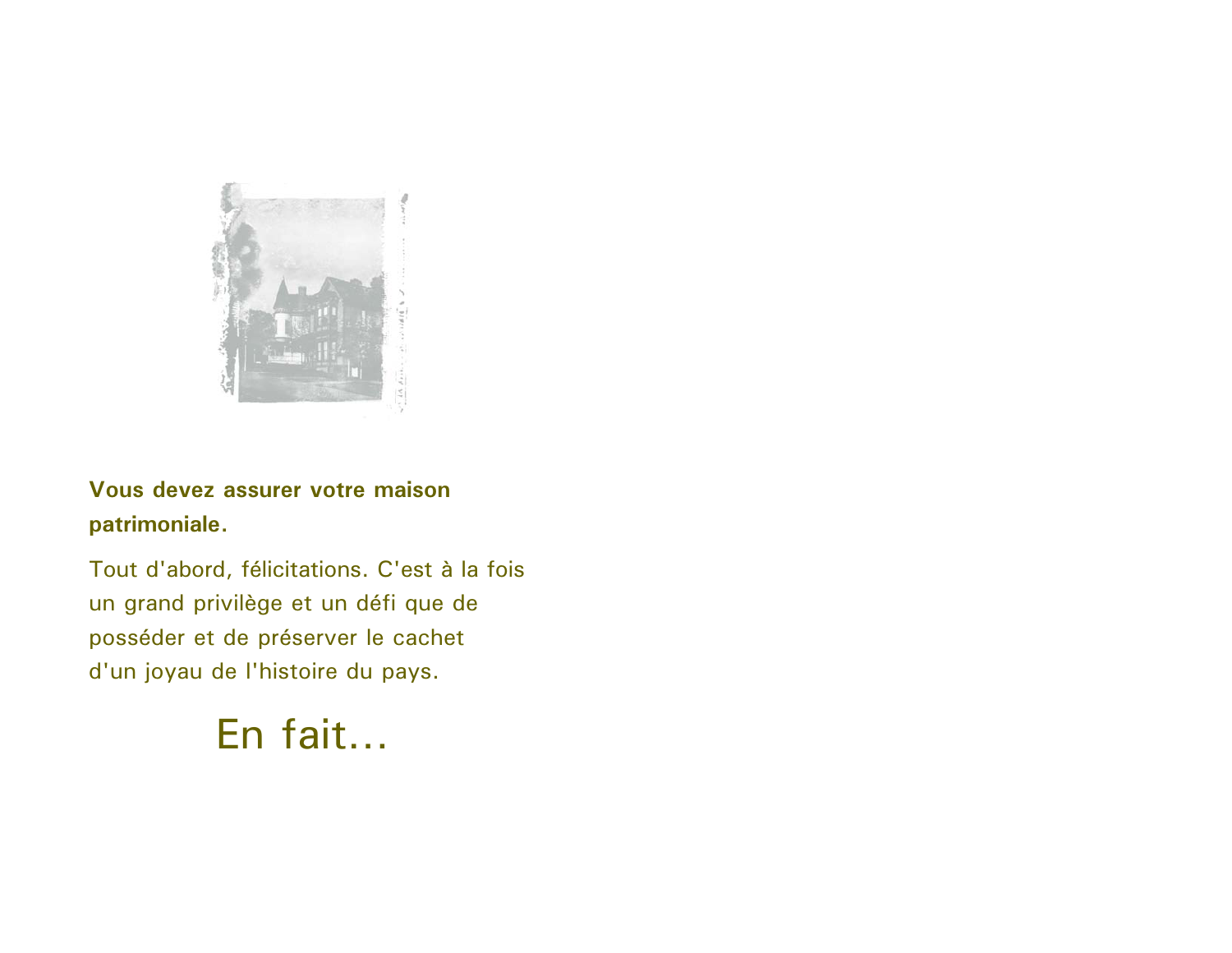### Assurer votre maison patrimoniale n'est pas aussi complexe que vous pourriez l'imaginer.

Bien que cela puisse être risqué pour certains, bon nombre d'assureurs seraient prêts à assurer votre maison patrimoniale et vous pouvez leur faciliter la tâche de diverses facons :

Consultez plusieurs fournisseurs. Le courtier d'assurance a pour mandat de vous trouver la meilleure police au meilleur prix possible. Seulement, étant donné qu'un courtier ne travaille que pour le compte d'un nombre limité d'assureurs (et un agent d'assurance ne représente qu'un seul assureur), il peut y avoir d'autres compagnies disposées à assurer votre demeure. Vous devrez sans doute faire quelques appels de plus, mais il peut être payant de comparer.

Ce n'est pas seulement une question de prix. Dans le cadre de votre recherche, comparez les processus de règlement des réclamations et les montants de la franchise. Souhaitez-vous un service de réclamation offert 24 heures sur 24 ou une rencontre avec le représentant d'assurance?

Réduisez votre risque. Prenez des mesures afin de protéger votre résidence et de réduire la probabilité d'une éventuelle réclamation (p. ex., installer un détecteur de fumée et un système d'alarme et d'incendie à surveillance centralisée). Le coût de l'assurance est directement lié au risque, donc en le réduisant, vous faites en sorte que les compagnies puissent vous proposer de l'assurance à un prix abordable. Vous pouvez également bénéficier d'une prime inférieure en choisissant une franchise plus élevée, car vous assumez ainsi une plus grande part du risque.

Consignez soigneusement les traits caractéristiques de la maison. Les maisons patrimoniales possèdent souvent des caractéristiques uniques, telles des lustres antiques et des moulures en plâtre, qui augmentent sensiblement les coûts en cas de sinistre. Si vous conservez ces informations en dossier, les assureurs peuvent mieux évaluer le coût de remplacement et sont mieux en mesure de vous offrir une protection abordable.

Souscrivez un montant d'assurance suffisant. Contrairement aux polices d'assurance automobile, les polices d'assurance habitation sont très individuelles et peuvent être conçues en fonction de vos besoins. Certes, il peut être tentant d'économiser quelques dollars en réduisant la protection de votre résidence, mais en cas de réclamation, cette protection réduite peut s'avérer insuffisante pour remplacer vos précieux biens.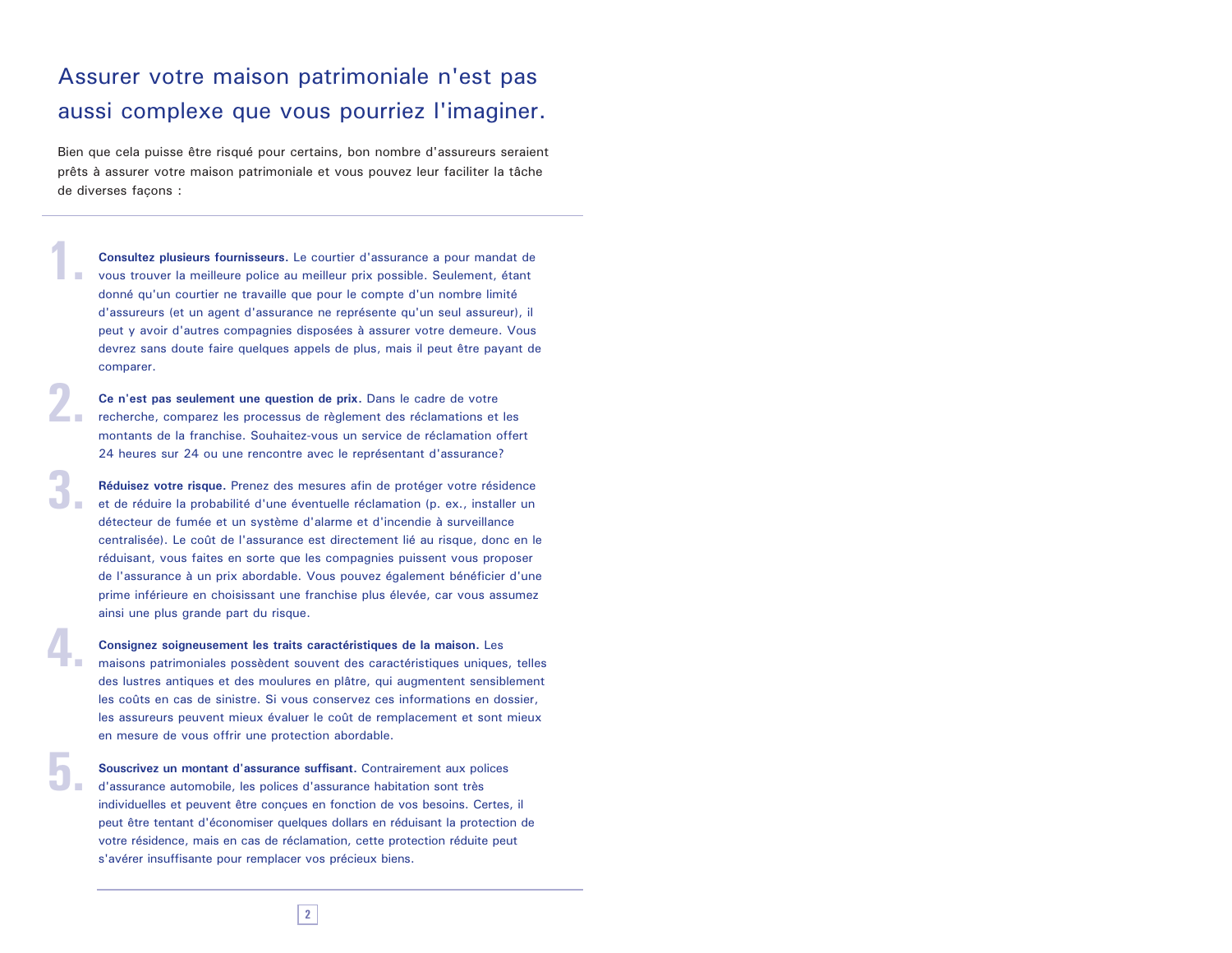

Assurer votre résidence : c'est aussi un défi pour les assureurs

Vous ignorez sans doute les défis auxquels font face les assureurs qui assument le risque d'une maison patrimoniale. En vertu de la police, les assureurs sont tenus de remplacer votre résidence par une maison « de nature et de qualité semblables », ce qui signifie remettre votre demeure dans un état comparable à celui d'avant le sinistre. Étant donné les caractéristiques bien particulières de votre demeure, le coût de remplacement est élevé.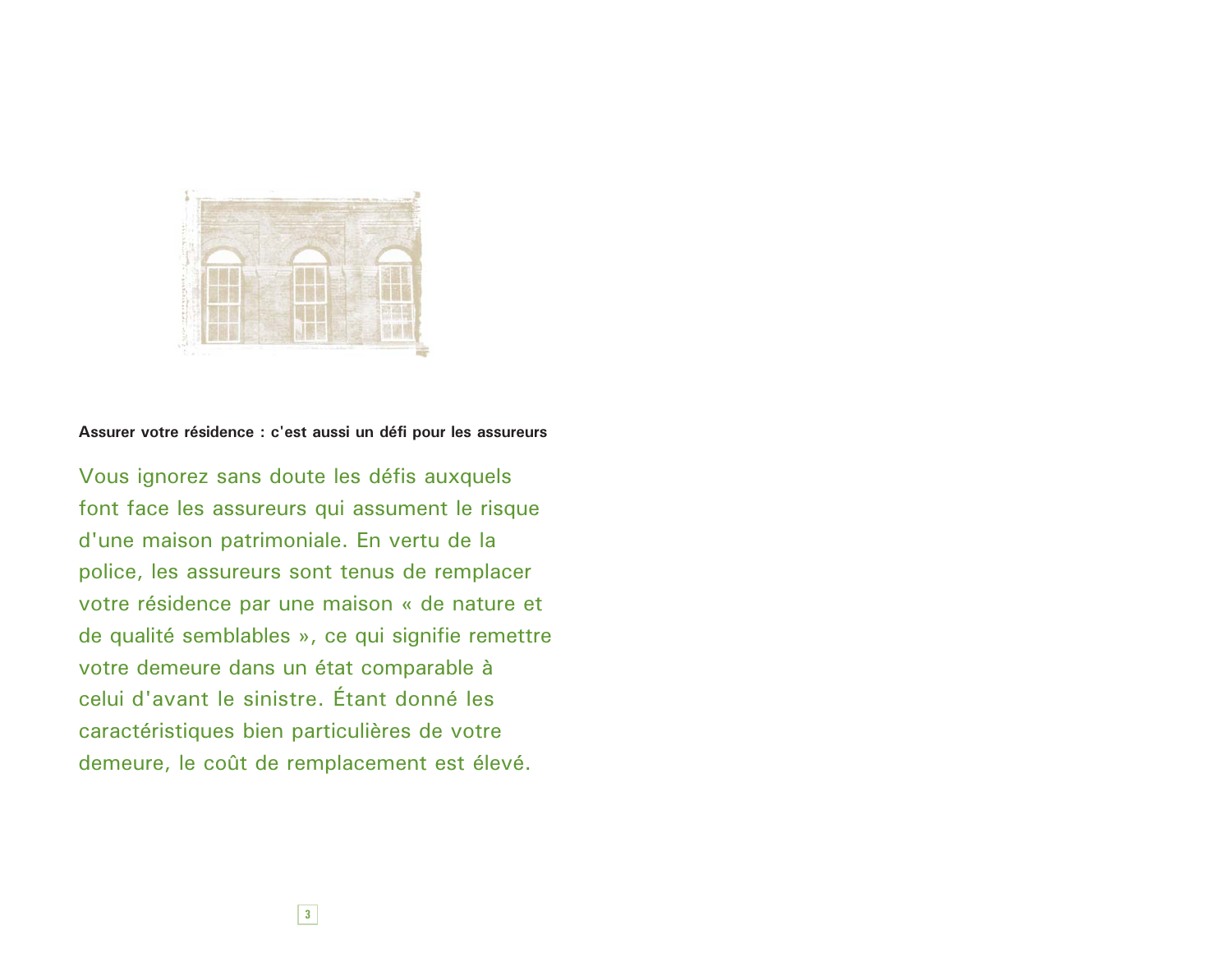Voici quelques exemples qui pourraient justifier un coût de remplacement supérieur pour votre résidence par rapport à une résidence « ordinaire » :

#### · Moulures en plâtre, plinthes spécialement taillées :

L'entrepreneur ne peut simplement se rendre au centre de rénovation de la région pour se procurer les matériaux nécessaires. Il doit souvent engager des artisans pour la reconstruction. Selon votre lieu de résidence, ceux-ci peuvent être difficiles à trouver. De plus, le coût de reconstruction peut varier au fil des ans, alors que certaines caractéristiques uniques deviennent plus difficiles à remplacer en raison de la disponibilité des matériaux ou des entrepreneurs spécialisés.

- Approbations de la planification : Les exigences administratives sont souvent plus élevées pour réparer ou rebâtir une maison patrimoniale. En plus des coûts engagés pour obtenir ces approbations, les assureurs doivent assumer des frais d'hébergement temporaire pour une période plus longue que dans le cas d'une résidence « ordinaire ».
- Coûts de règlement : En raison du délai plus long afin d'obtenir les diverses approbations et d'effectuer les réparations, un dossier de réclamation pour une maison patrimoniale peut être en suspens dans les livres de la compagnie pour une période prolongée. Dans le cas d'une maison patrimoniale, l'assureur doit être prêt à assumer des coûts supplémentaires pour la gestion d'un dossier de réclamation qui prend plus de temps à se régler.
- Expert en assurance : Pour bien évaluer votre demeure, les assureurs doivent avoir recours à des professionnels qualifiés en évaluation des maisons patrimoniales.
- Règlements municipaux : Certaines municipalités réglementent la reconstruction des maisons. On exige habituellement que les maisons patrimoniales soient reconstruites sur le site original, selon les dimensions originales et avec des matériaux de nature et de qualité semblables à ceux qui existaient à l'époque de la construction. L'estimation de la compagnie d'assurance doit tenir compte de ces exigences aux fins du calcul du coût de reconstruction de la résidence. Les règlements changent au fil des ans et peuvent affecter le coût de remplacement de la demeure. Cette variable inconnue doit être considérée dans le calcul du prix de sorte que l'assureur reçoive des primes suffisantes de tous les assurés pour assumer le coût de réfection de votre maison.

De plus, si votre résidence contient des matériaux aujourd'hui jugés toxiques (comme l'amiante), il faudra prendre des dispositions particulières pour s'en débarrasser, ce qui rehausse le coût de la réclamation.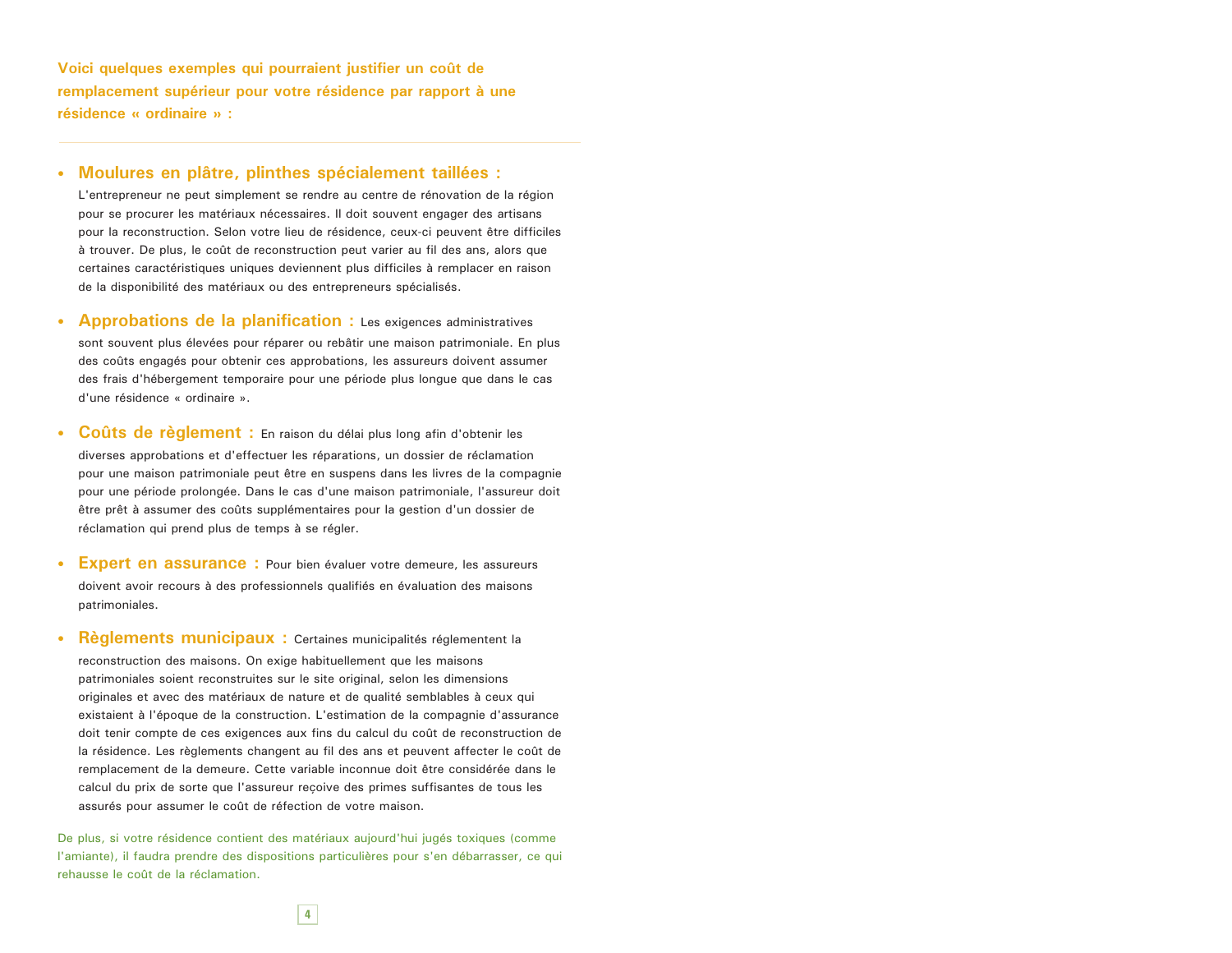## Tout est question de risque

Sur les autres plans, cependant, votre résidence est semblable à toute autre maison « ordinaire » ancienne. Il est nécessairement plus risqué pour un assureur de protéger une ancienne demeure étant donné le nombre de facteurs inconnus. C'est pourquoi les compagnies d'assurance peuvent exiger une preuve des améliorations apportées. Par exemple, un assureur voudra une certaine garantie qu'une résidence, qu'elle soit classée patrimoniale ou non, et désignée ou non, n'est pas munie d'un filage à boutons et tubes (qui augmente le risque d'incendie en cas de détérioration du filage ou s'il a été endommagé pendant les rénovations). De même, on exige normalement que la toiture ait été refaite au cours des vingt dernières années. Il se peut aussi que d'autres améliorations s'imposent, notamment refaire la tuyauterie en cuivre ou en plastique et convertir le système de chauffage en une source de chauffage acceptable (p. ex., une fournaise à air pulsé ou un système électrique) ou le faire inspecter par un spécialiste en chauffage. Dans le cas d'une maison en rangée ou d'une maison jumelée, peu importe l'âge ou la désignation, votre compagnie d'assurance peut aussi exiger la preuve de l'existence d'un coupe-feu suffisant entre les résidences.

L'âge d'une maison entraîne d'autant plus de problèmes d'entretien en raison de l'usure au fil des ans. Les assureurs recherchent donc des maisons de qualité bien entretenues, avant eu peu de réclamations.

Si vous avez des questions concernant l'assurance de votre maison patrimoniale, n'hésitez pas à communiquer avec le centre de renseignements des consommateurs du Bureau d'assurance du Canada dans votre région.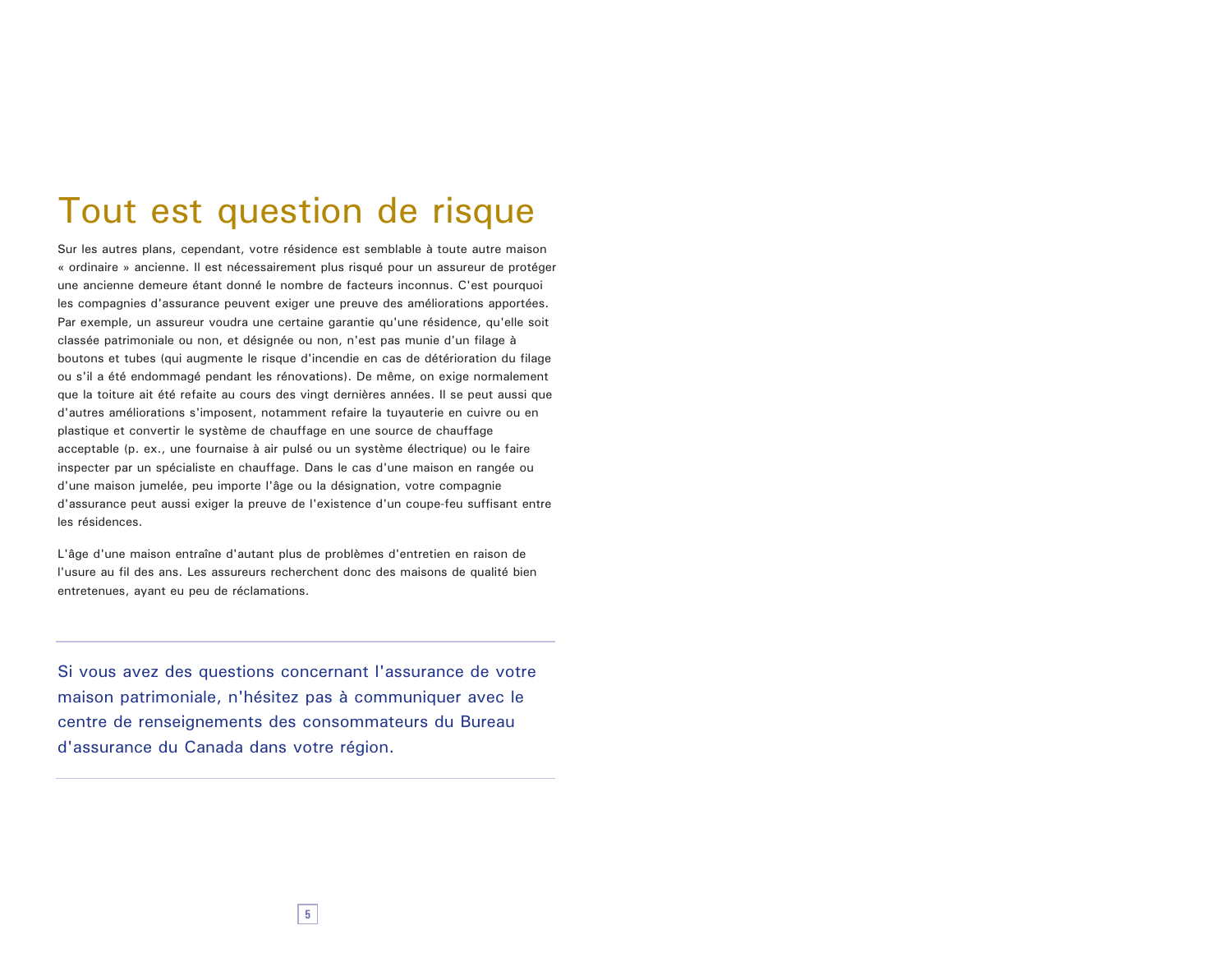#### **BUREAU D'OTTAWA**

155 Queen Street, suite 808 Ottawa, Ontario K1P 6L1 (613) 236-5043

#### PROVINCES DE L'ATLANTIQUE

1969 Upper Water Street, suite 1706 Purdy's Wharf, Tower 2 Halifax, NS B3J 3R7 (902) 429-2730 Centre d'information des consommateurs : 1-800-565-7189

#### **QUÉBEC**

800, Place-Victoria, bureau 2410 Montréal, Québec H4Z 0A2 (514) 288-1563 Centre d'information des consommateurs : (514) 288-4321 ou 1-877-288-4321

#### **ONTARIO**

777, rue Bay, Bureau 2400, C.P. 121 Toronto, Ontario M5G 2C8 (416) 362-2031 Centre d'information des consommateurs : (416) 362-9528 ou 1-800-387-2880

#### PRAIRIES, TERRITOIRES-DU-NORD-OUEST **ET NUNAVUT** 10722-103 Avenue, suite 401 Edmonton, Alberta T5J 5G7 (780) 423-2212 Centre d'information des consommateurs : 1-800-377-6378

**COLOMBIE-BRITANNIQUE ET YUKON** 510 Burrard Street, suite 1010 Vancouver, BC V6C 3A8 (604) 684-3635 Centre d'information des consommateurs : 1-877-772-3777